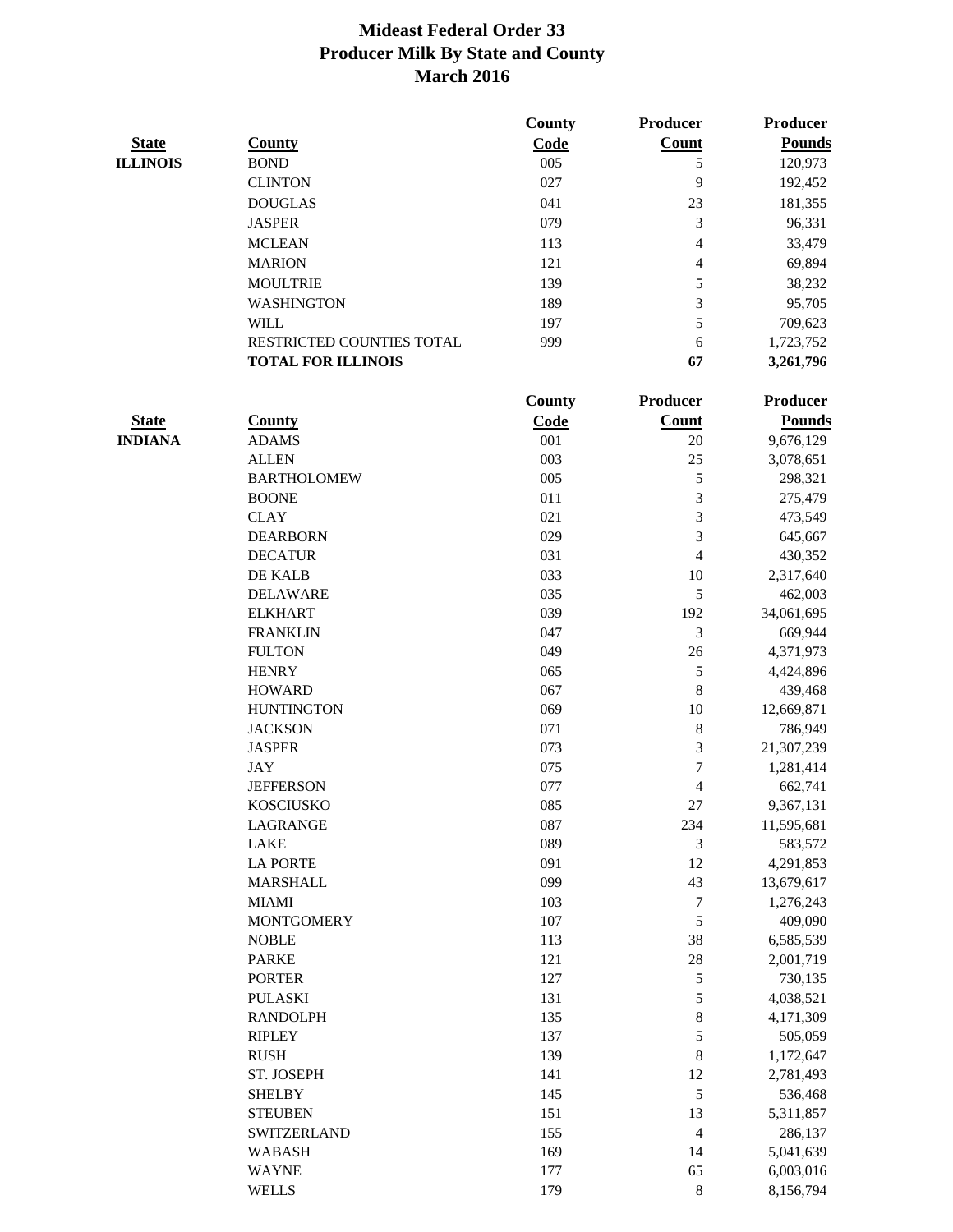| <b>State</b>    | County                           | <b>County</b><br>Code | Producer<br>Count        | <b>Producer</b><br><b>Pounds</b> |
|-----------------|----------------------------------|-----------------------|--------------------------|----------------------------------|
| <b>INDIANA</b>  | <b>WHITE</b>                     | 181                   | 3                        | 254,698                          |
|                 | <b>WHITLEY</b>                   | 183                   | 10                       | 2,489,977                        |
|                 | <b>RESTRICTED COUNTIES TOTAL</b> | 999                   | 30                       | 38,078,982                       |
|                 | <b>TOTAL FOR INDIANA</b>         |                       | 936                      | 227,683,158                      |
|                 |                                  | <b>County</b>         | <b>Producer</b>          | <b>Producer</b>                  |
| <b>State</b>    | County                           | Code                  | <b>Count</b>             | <b>Pounds</b>                    |
| <b>KENTUCKY</b> | <b>CHRISTIAN</b>                 | 047                   | 7                        | 223,240                          |
|                 | <b>TODD</b>                      | 219                   | 7                        | 205,625                          |
|                 | <b>RESTRICTED COUNTIES TOTAL</b> | 999                   | 9                        | 398,226                          |
|                 | <b>TOTAL FOR KENTUCKY</b>        |                       | 23                       | 827,091                          |
| <b>State</b>    | Countv                           | <b>County</b><br>Code | <b>Producer</b><br>Count | <b>Producer</b><br><b>Pounds</b> |

| otate<br>____   | ∕ountv                                             | ⊖oue | ∠оuш | rvunus    |
|-----------------|----------------------------------------------------|------|------|-----------|
| <b>MARYLAND</b> | <b>GARRETT</b>                                     | 023  |      |           |
|                 | 1/ Includes Restricted Counties TOTAL FOR MARYLAND |      |      | 2,877,337 |

|                 |                       | County | <b>Producer</b>          | <b>Producer</b> |
|-----------------|-----------------------|--------|--------------------------|-----------------|
| <b>State</b>    | <b>County</b>         | Code   | Count                    | <b>Pounds</b>   |
| <b>MICHIGAN</b> | <b>ALCONA</b>         | 001    | 6                        | 1,609,814       |
|                 | <b>ALLEGAN</b>        | 005    | 70                       | 38,467,580      |
|                 | <b>ALPENA</b>         | 007    | 32                       | 6,363,830       |
|                 | <b>ARENAC</b>         | 011    | 21                       | 9,052,551       |
|                 | <b>BARAGA</b>         | 013    | 3                        | 185,048         |
|                 | <b>BARRY</b>          | 015    | 30                       | 32,614,272      |
|                 | <b>BAY</b>            | 017    | 5                        | 1,874,325       |
|                 | <b>BERRIEN</b>        | 021    | $\overline{7}$           | 4,615,731       |
|                 | <b>BRANCH</b>         | 023    | 19                       | 6,914,137       |
|                 | <b>CALHOUN</b>        | 025    | 21                       | 14,836,971      |
|                 | CASS                  | 027    | 3                        | 322,941         |
|                 | <b>CHARLEVOIX</b>     | 029    | 5                        | 979,205         |
|                 | <b>CHEBOYGAN</b>      | 031    | $\overline{4}$           | 864,462         |
|                 | <b>CHIPPEWA</b>       | 033    | $\overline{7}$           | 872,438         |
|                 | <b>CLARE</b>          | 035    | 28                       | 5,279,819       |
|                 | <b>CLINTON</b>        | 037    | 58                       | 76,604,487      |
|                 | <b>DELTA</b>          | 041    | 3                        | 348,022         |
|                 | <b>EATON</b>          | 045    | 23                       | 2,816,389       |
|                 | <b>GENESEE</b>        | 049    | $\sqrt{ }$               | 2,035,395       |
|                 | <b>GLADWIN</b>        | 051    | $\overline{7}$           | 2,126,303       |
|                 | <b>GRAND TRAVERSE</b> | 055    | 5                        | 294,069         |
|                 | <b>GRATIOT</b>        | 057    | 35                       | 73,430,958      |
|                 | <b>HILLSDALE</b>      | 059    | 26                       | 9,532,441       |
|                 | <b>HURON</b>          | 063    | 69                       | 83,818,294      |
|                 | <b>INGHAM</b>         | 065    | 24                       | 10,322,380      |
|                 | <b>IONIA</b>          | 067    | 49                       | 37,285,921      |
|                 | <b>IOSCO</b>          | 069    | 13                       | 3,585,971       |
|                 | <b>ISABELLA</b>       | 073    | 42                       | 19,605,364      |
|                 | <b>JACKSON</b>        | 075    | 17                       | 7,417,513       |
|                 | <b>KALAMAZOO</b>      | 077    | $\tau$                   | 14,563,671      |
|                 | <b>KENT</b>           | 081    | 34                       | 16,689,421      |
|                 | <b>LAPEER</b>         | 087    | 29                       | 3,816,727       |
|                 | LEELANAU              | 089    | $\overline{\mathcal{L}}$ | 243,589         |
|                 | <b>LENAWEE</b>        | 091    | 26                       | 38,250,453      |
|                 | <b>LIVINGSTON</b>     | 093    | 11                       | 4,982,340       |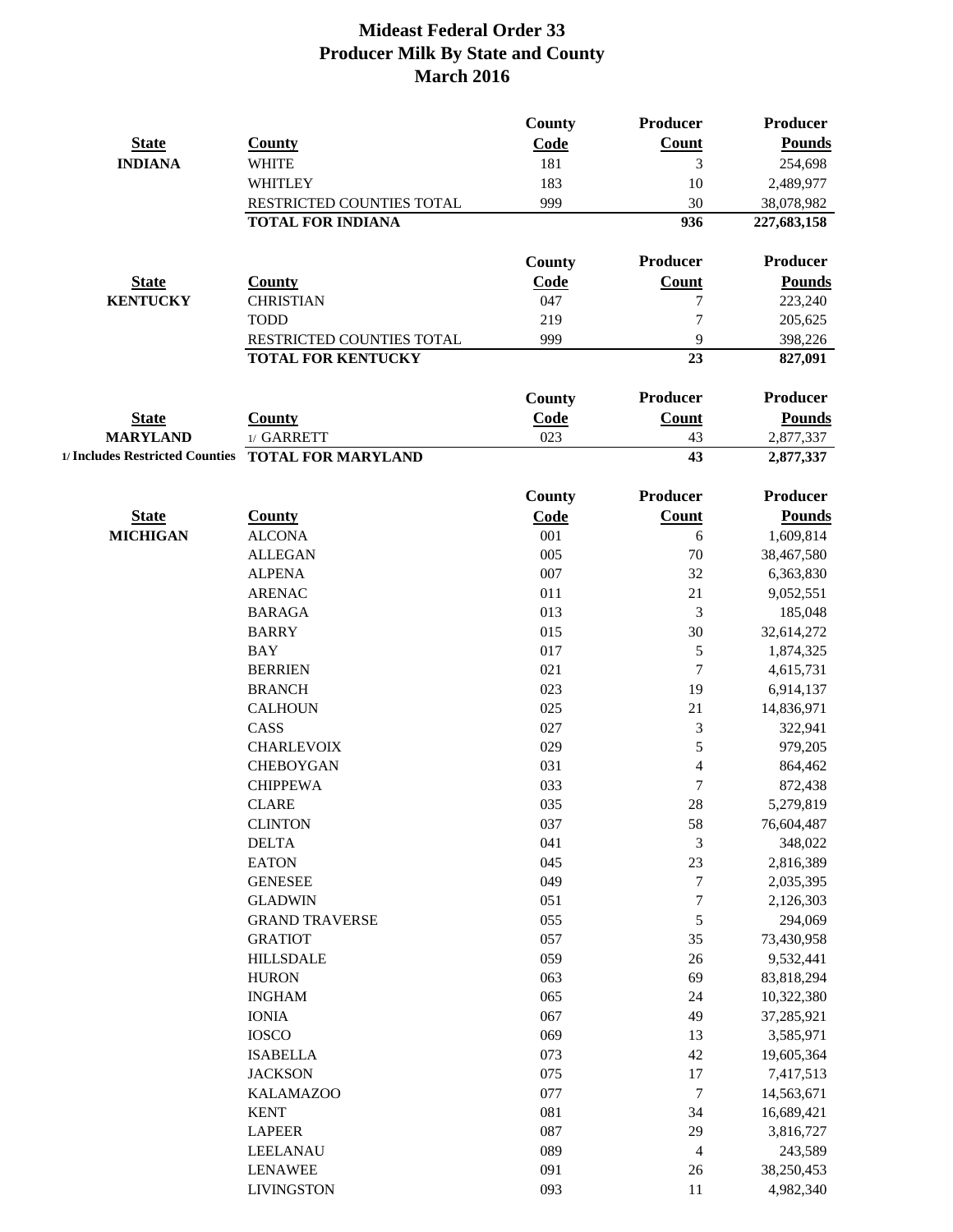|                  |                            | County        | <b>Producer</b>  | Producer        |
|------------------|----------------------------|---------------|------------------|-----------------|
| <b>State</b>     | <b>County</b>              | Code          | Count            | <b>Pounds</b>   |
| <b>MICHIGAN</b>  | <b>MACOMB</b>              | 099           | 6                | 372,907         |
|                  | <b>MARQUETTE</b>           | 103           | 3                | 304,721         |
|                  | <b>MASON</b>               | 105           | 15               | 4,895,655       |
|                  | <b>MECOSTA</b>             | 107           | 22               | 6,521,819       |
|                  | <b>MENOMINEE</b>           | 109           | 14               | 3,346,131       |
|                  | <b>MIDLAND</b>             | 111           | 3                | 1,803,928       |
|                  | <b>MISSAUKEE</b>           | 113           | 45               | 44,042,386      |
|                  | <b>MONROE</b>              | 115           | $\overline{4}$   | 704,236         |
|                  | <b>MONTCALM</b>            | 117           | 53               | 20,813,241      |
|                  | <b>MONTMORENCY</b>         | 119           | 7                | 1,299,605       |
|                  | <b>MUSKEGON</b>            | 121           | 15               | 17,303,530      |
|                  | <b>NEWAYGO</b>             | 123           | 49               | 19,685,879      |
|                  | <b>OCEANA</b>              | 127           | $\boldsymbol{7}$ | 888,193         |
|                  | <b>OGEMAW</b>              | 129           | 41               | 14,983,577      |
|                  | <b>OSCEOLA</b>             | 133           | 38               | 15,245,579      |
|                  | <b>OSCODA</b>              | 135           | 10               | 669,658         |
|                  | <b>OTTAWA</b>              | 139           | 60               | 64,689,758      |
|                  | PRESQUE ISLE               | 141           | 9                | 1,514,310       |
|                  | <b>SAGINAW</b>             | 145           | 16               | 5,377,582       |
|                  | <b>ST. CLAIR</b>           | 147           | 12               | 2,399,860       |
|                  | ST. JOSEPH                 | 149           | 23               | 9,818,073       |
|                  | <b>SANILAC</b>             | 151           | 100              | 60,289,582      |
|                  | <b>SHIAWASSEE</b>          | 155           | 18               | 5,779,452       |
|                  | <b>TUSCOLA</b>             | 157           | 39               | 29,029,437      |
|                  | <b>VAN BUREN</b>           | 159           | 11               | 8,310,062       |
|                  | WASHTENAW                  | 161           | 21               | 3,934,293       |
|                  | <b>WEXFORD</b>             | 165           | 12               | 1,140,201       |
|                  | RESTRICTED COUNTIES TOTAL  | 999           | 16               | 3,893,217       |
|                  | <b>TOTAL FOR MICHIGAN</b>  |               | 1,419            | 881,679,704     |
|                  |                            | County        | <b>Producer</b>  | Producer        |
| <u>State</u>     | <b>County</b>              | <b>Code</b>   | Count            | <b>Pounds</b>   |
| <b>MINNESOTA</b> | <b>OTTER TAIL</b>          | 111           | 5                | 337,164         |
|                  | <b>STEARNS</b>             | 145           | 6                | 351,582         |
|                  | <b>TODD</b>                | 153           | 10               | 127,495         |
|                  | RESTRICTED COUNTIES TOTAL  | 999           | $\overline{2}$   | 140,500         |
|                  | <b>TOTAL FOR MINNESOTA</b> |               | 23               | 956,741         |
|                  |                            | <b>County</b> | Producer         | <b>Producer</b> |
| <b>State</b>     | <b>County</b>              | Code          | <b>Count</b>     | <b>Pounds</b>   |
| <b>NEW YORK</b>  | <b>CATTARAUGUS</b>         | 009           | 60               | 18,072,133      |
|                  | <b>CHAUTAUQUA</b>          | 013           | 130              | 28,905,321      |
|                  | <b>ERIE</b>                | 029           | 11               | 3,373,180       |
|                  | <b>GENESEE</b>             | 037           | 7                | 12,098,286      |
|                  | <b>LIVINGSTON</b>          | 051           | 12               | 14,142,032      |
|                  | <b>WYOMING</b>             | 121           | 16               | 25,212,480      |
|                  | RESTRICTED COUNTIES TOTAL  | 999           | 8                | 6,634,108       |
|                  | <b>TOTAL FOR NEW YORK</b>  |               | 244              | 108,437,540     |
|                  |                            |               |                  |                 |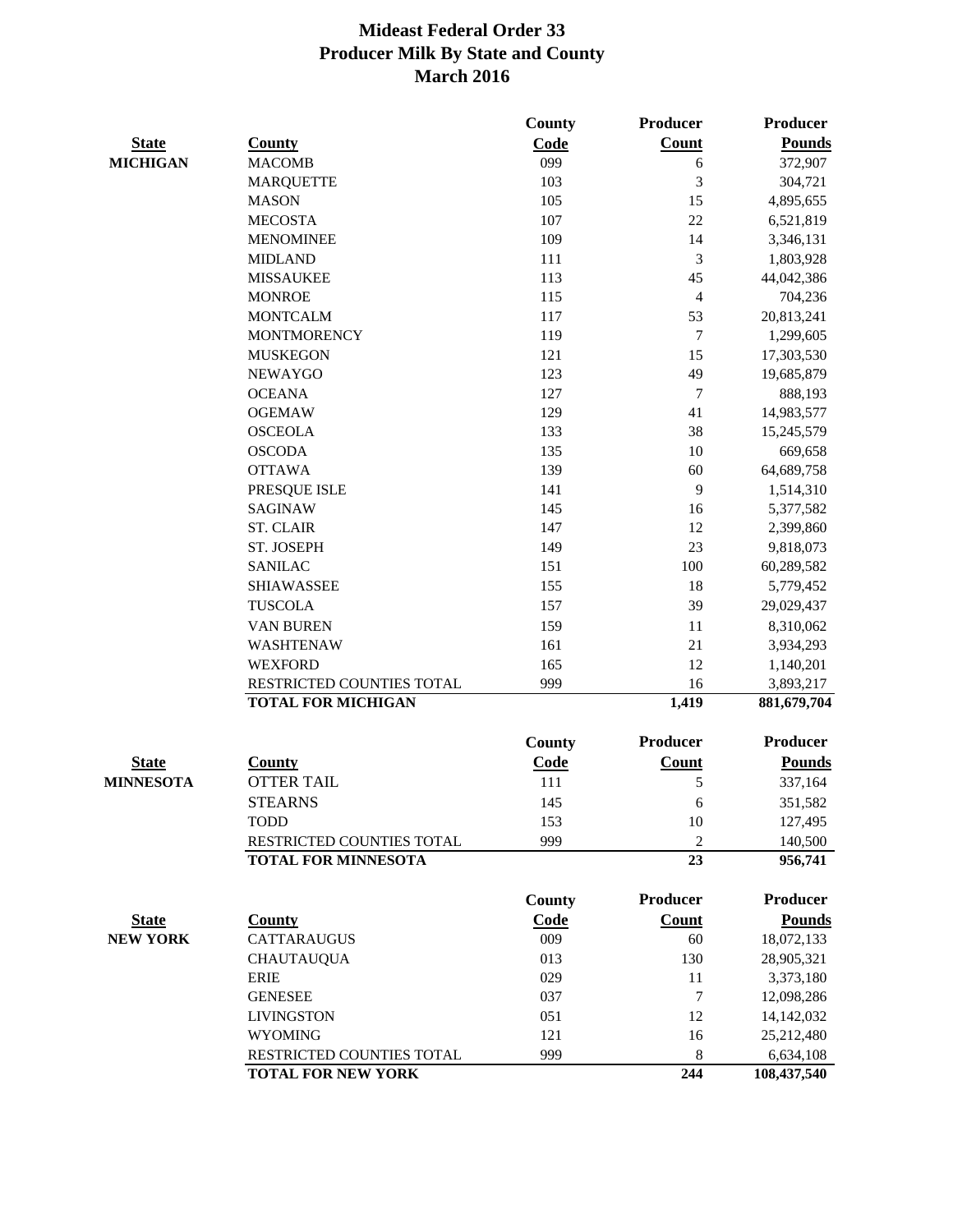|              |                   |      | Producer       | Producer      |
|--------------|-------------------|------|----------------|---------------|
| <b>State</b> | <b>County</b>     | Code | Count          | <b>Pounds</b> |
| OHIO         | <b>ADAMS</b>      | 001  | 19             | 1,288,442     |
|              | <b>ALLEN</b>      | 003  | 4              | 1,939,455     |
|              | <b>ASHLAND</b>    | 005  | 48             | 15,177,186    |
|              | <b>ASHTABULA</b>  | 007  | 30             | 6,303,138     |
|              | <b>ATHENS</b>     | 009  | 9              | 581,437       |
|              | <b>AUGLAIZE</b>   | 011  | 41             | 7,826,435     |
|              | <b>BELMONT</b>    | 013  | 12             | 964,712       |
|              | <b>BROWN</b>      | 015  | $\overline{7}$ | 611,454       |
|              | <b>BUTLER</b>     | 017  | 3              | 269,440       |
|              | CARROLL           | 019  | 29             | 2,198,999     |
|              | <b>CHAMPAIGN</b>  | 021  | 12             | 1,382,511     |
|              | <b>CLARK</b>      | 023  | 4              | 7,671,052     |
|              | <b>CLINTON</b>    | 027  | 6              | 523,450       |
|              | <b>COLUMBIANA</b> | 029  | 79             | 15,166,153    |
|              | COSHOCTON         | 031  | 25             | 2,739,759     |
|              | <b>CRAWFORD</b>   | 033  | $\,8\,$        | 3,234,416     |
|              | <b>DARKE</b>      | 037  | 42             | 11,621,877    |
|              | <b>DEFIANCE</b>   | 039  | 10             | 10,257,425    |
|              | <b>DELAWARE</b>   | 041  | 4              | 329,462       |
|              | <b>FAIRFIELD</b>  | 045  | 9              | 642,647       |
|              | <b>FAYETTE</b>    | 047  | 5              | 850,730       |
|              | <b>FULTON</b>     | 051  | 11             | 5,618,721     |
|              | <b>GALLIA</b>     | 053  | 7              | 437,039       |
|              | <b>GEAUGA</b>     | 055  | 54             | 4,730,159     |
|              | <b>GREENE</b>     | 057  | 5              | 1,214,490     |
|              | <b>GUERNSEY</b>   | 059  | 5              | 609,481       |
|              | <b>HANCOCK</b>    | 063  | 3              | 1,610,432     |
|              | <b>HARDIN</b>     | 065  | 9              | 11,233,494    |
|              | <b>HARRISON</b>   | 067  | 7              | 533,102       |
|              | <b>HENRY</b>      | 069  | 8              | 4,047,678     |
|              | <b>HIGHLAND</b>   | 071  | 34             | 2,938,862     |
|              | <b>HOLMES</b>     | 075  | 168            | 15,148,713    |
|              | <b>HURON</b>      | 077  | 47             | 6,633,632     |
|              | <b>JACKSON</b>    | 079  | 5              | 161,590       |
|              | <b>JEFFERSON</b>  | 081  | 6              | 734,625       |
|              | <b>KNOX</b>       | 083  | 32             | 9,217,948     |
|              | <b>LICKING</b>    | 089  | 13             | 4,882,060     |
|              | <b>LOGAN</b>      | 091  | $26\,$         | 4,818,030     |
|              | <b>LORAIN</b>     | 093  | 17             | 1,971,172     |
|              | <b>MADISON</b>    | 097  | 12             | 19,147,908    |
|              | <b>MAHONING</b>   | 099  | 31             | 6,958,398     |
|              | <b>MARION</b>     | 101  | 4              | 7,393,962     |
|              | <b>MEDINA</b>     | 103  | $22\,$         | 3,779,810     |
|              | <b>MEIGS</b>      | 105  | $\tau$         | 747,337       |
|              | <b>MERCER</b>     | 107  | 99             | 33, 365, 167  |
|              | <b>MIAMI</b>      | 109  | $10\,$         | 1,274,526     |
|              | <b>MONROE</b>     | 111  | 11             | 804,795       |
|              | <b>MORGAN</b>     | 115  | $\overline{7}$ | 1,954,443     |
|              | <b>MORROW</b>     | 117  | 9              | 2,684,755     |
|              | <b>MUSKINGUM</b>  | 119  | 14             | 1,141,309     |
|              | <b>PAULDING</b>   | 125  | 9              | 22,814,390    |
|              | <b>PERRY</b>      | 127  | 3              | 377,094       |
|              | <b>PICKAWAY</b>   | 129  | 9              | 3,628,050     |
|              | <b>PIKE</b>       | 131  | 11             | 543,518       |
|              | PORTAGE           | 133  | 13             | 3,171,748     |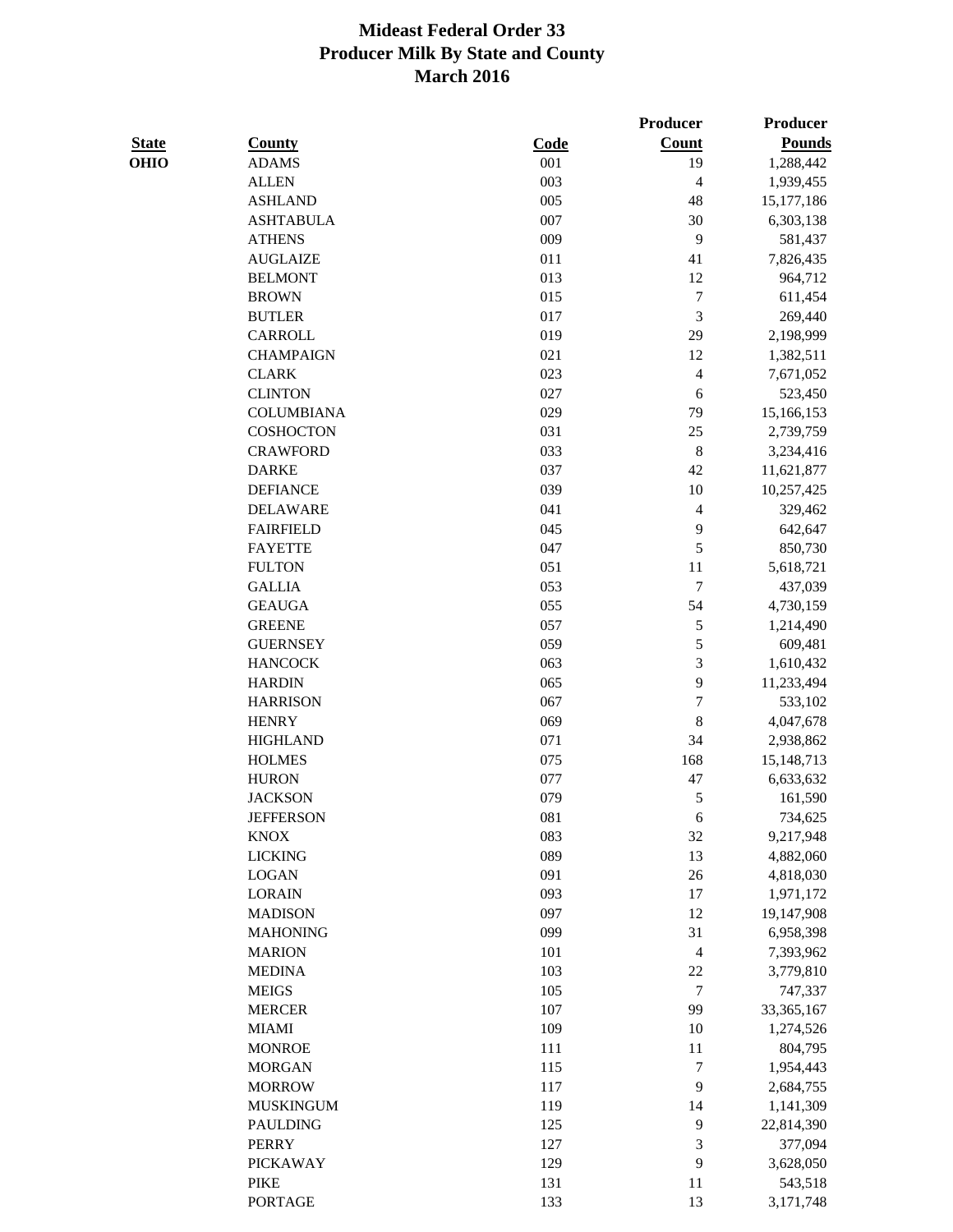|              |                           | County | Producer         | Producer        |
|--------------|---------------------------|--------|------------------|-----------------|
| <b>State</b> | <b>County</b>             | Code   | Count            | <b>Pounds</b>   |
| <b>OHIO</b>  | <b>PREBLE</b>             | 135    | $10\,$           | 1,662,854       |
|              | <b>PUTNAM</b>             | 137    | 13               | 4,638,548       |
|              | <b>RICHLAND</b>           | 139    | 107              | 12,259,106      |
|              | <b>ROSS</b>               | 141    | 9                | 620,080         |
|              | <b>SANDUSKY</b>           | 143    | 9                | 871,145         |
|              | <b>SCIOTO</b>             | 145    | 3                | 314,266         |
|              | <b>SENECA</b>             | 147    | 3                | 977,942         |
|              | <b>SHELBY</b>             | 149    | 45               | 10,974,285      |
|              | <b>STARK</b>              | 151    | 74               | 16,474,641      |
|              | <b>TRUMBULL</b>           | 155    | 28               | 4,627,905       |
|              | TUSCARAWAS                | 157    | 130              | 12,613,600      |
|              | <b>UNION</b>              | 159    | 7                | 1,011,582       |
|              | VAN WERT                  | 161    | $\boldsymbol{7}$ | 7,062,629       |
|              | <b>WASHINGTON</b>         | 167    | 18               | 3,460,540       |
|              | <b>WAYNE</b>              | 169    | 211              | 59,117,380      |
|              | <b>WILLIAMS</b>           | 171    | 3                | 10,301,774      |
|              | <b>WOOD</b>               | 173    | 6                | 8,613,860       |
|              | <b>WYANDOT</b>            | 175    | $\overline{7}$   | 807,195         |
|              | RESTRICTED COUNTIES TOTAL | 999    | 16               | 1,830,336       |
|              | <b>TOTAL FOR OHIO</b>     |        | 1,840            | 436,148,286     |
|              |                           | County | <b>Producer</b>  | <b>Producer</b> |
| <b>State</b> | <b>County</b>             | Code   | <b>Count</b>     | <b>Pounds</b>   |
| PENNSYLVANIA | <b>ARMSTRONG</b>          | 005    | 28               | 3,501,899       |
|              | <b>BEAVER</b>             | 007    | 25               | 1,830,159       |
|              | <b>BRADFORD</b>           | 015    | 16               | 1,351,881       |
|              | <b>BUTLER</b>             | 019    | 30               | 4,073,393       |
|              | <b>CAMBRIA</b>            | 021    | 8                | 1,562,642       |
|              | <b>CENTRE</b>             | 027    | 9                | 462,737         |
|              | <b>CLARION</b>            | 031    | 25               | 3,160,232       |
|              | <b>CLEARFIELD</b>         | 033    | 8                | 848,695         |
|              | <b>CLINTON</b>            | 035    | 16               | 1,874,222       |
|              | <b>CRAWFORD</b>           | 039    | 128              | 20,119,774      |
|              | <b>ELK</b>                | 047    | 8                | 620,484         |
|              | <b>ERIE</b>               | 049    | 63               | 5,339,679       |
|              | <b>FAYETTE</b>            | 051    | 23               | 2,799,524       |
|              | <b>FOREST</b>             | 053    | 3                | 213,068         |
|              | <b>INDIANA</b>            | 063    | 53               | 8,591,669       |
|              | <b>JEFFERSON</b>          | 065    | $28\,$           | 2,498,532       |
|              | <b>LAWRENCE</b>           | 073    | 33               | 6,263,160       |
|              | <b>MERCER</b>             | 085    | $70\,$           | 8,496,209       |
|              | <b>NORTHUMBERLAND</b>     | 097    | 3                | 105,776         |
|              | <b>SOMERSET</b>           | 111    | 69               | 4,555,028       |
|              | <b>VENANGO</b>            | 121    | 6                | 900,619         |
|              | <b>WARREN</b>             | 123    | 32               | 1,923,505       |
|              | <b>WASHINGTON</b>         | 125    | 23               | 2,629,982       |
|              | WESTMORELAND              | 129    | 39               | 6,044,584       |
|              | RESTRICTED COUNTIES TOTAL | 999    | 9                | 7,201,755       |
|              | TOTAL FOR PENNSYLVANIA    |        | 755              | 96,969,208      |